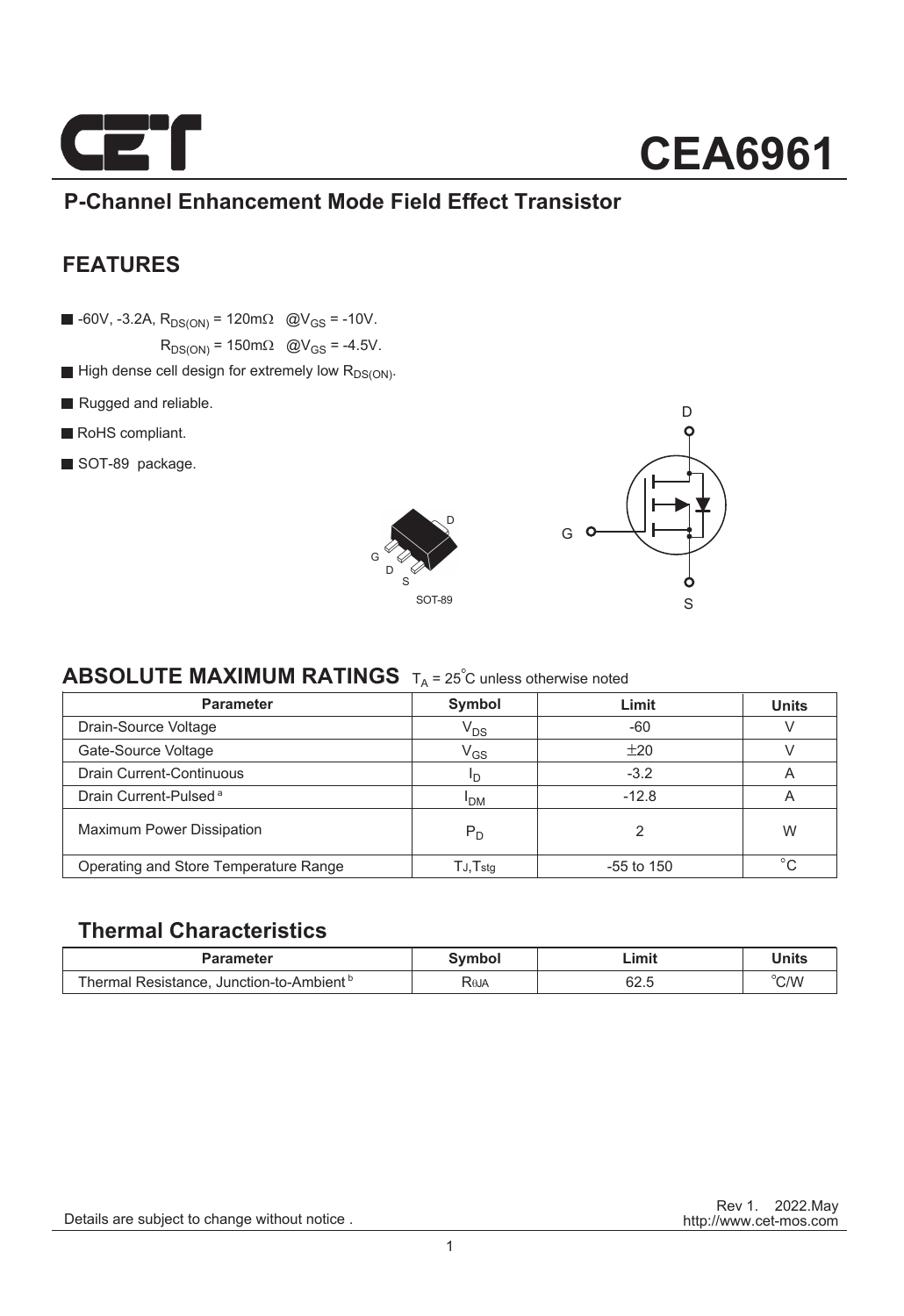

## **Electrical Characteristics**  $T_A = 25^\circ$ C unless otherwise noted

| <b>Parameter</b>                                       | Symbol                                                                | <b>Test Condition</b>                             | Min   | Typ | <b>Max</b> | <b>Units</b> |  |  |  |
|--------------------------------------------------------|-----------------------------------------------------------------------|---------------------------------------------------|-------|-----|------------|--------------|--|--|--|
| <b>Off Characteristics</b>                             |                                                                       |                                                   |       |     |            |              |  |  |  |
| Drain-Source Breakdown Voltage                         | <b>BV<sub>DSS</sub></b>                                               | $V_{GS} = 0V$ , $I_D = -250 \mu A$                | $-60$ |     |            | $\vee$       |  |  |  |
| Zero Gate Voltage Drain Current                        | $I_{\text{DSS}}$                                                      | $V_{DS}$ = -60V, $V_{GS}$ = 0V                    |       |     | $-1$       | μA           |  |  |  |
| Gate Body Leakage Current, Forward                     | $I_{GSSF}$                                                            | $V_{GS} = 20V, V_{DS} = 0V$                       |       |     | 100        | nA           |  |  |  |
| Gate Body Leakage Current, Reverse                     | <b>IGSSR</b>                                                          | $V_{GS}$ = -20V, $V_{DS}$ = 0V                    |       |     | $-100$     | nA           |  |  |  |
| On Characteristics <sup>c</sup>                        |                                                                       |                                                   |       |     |            |              |  |  |  |
| Gate Threshold Voltage                                 | $V_{GS(th)}$                                                          | $V_{GS} = V_{DS}$ , $I_D = -250 \mu A$            | $-1$  |     | $-3$       | $\vee$       |  |  |  |
| <b>Static Drain-Source</b>                             |                                                                       | $V$ GS = -10V. ID = -1A                           |       | 90  | 120        | $m\Omega$    |  |  |  |
| On-Resistance                                          | $R_{DS(on)}$                                                          | $V$ GS = -4.5V. ID =-1A                           |       | 106 | 150        | $m\Omega$    |  |  |  |
| Dynamic Characteristics <sup>d</sup>                   |                                                                       |                                                   |       |     |            |              |  |  |  |
| Input Capacitance                                      | $C_{i\underline{s}\underline{s}}$                                     |                                                   |       | 960 |            | pF           |  |  |  |
| Output Capacitance                                     | $\text{C}_{\text{oss}}$                                               | $V_{DS}$ = -30V, $V_{GS}$ = 0V,<br>$f = 10$ MHz   |       | 70  |            | pF           |  |  |  |
| Reverse Transfer Capacitance                           | $\mathsf{C}_{\mathsf{r}\underline{\mathsf{s}}\underline{\mathsf{s}}}$ |                                                   |       | 45  |            | pF           |  |  |  |
| Switching Characteristics <sup>d</sup>                 |                                                                       |                                                   |       |     |            |              |  |  |  |
| Turn-On Delay Time                                     | $t_{d(on)}$                                                           |                                                   |       | 11  |            | ns           |  |  |  |
| Turn-On Rise Time                                      | $t_{r}$                                                               | $V_{DD}$ = -30V, $I_D$ = -1A,                     |       | 4   |            | ns           |  |  |  |
| Turn-Off Delay Time                                    | $t_{d(off)}$                                                          | $V_{GS}$ = -10V, R <sub>GEN</sub> = 6 $\Omega$    |       | 75  |            | ns           |  |  |  |
| <b>Turn-Off Fall Time</b>                              | t <sub>f</sub>                                                        |                                                   |       | 14  |            | ns           |  |  |  |
| <b>Total Gate Charge</b>                               | $Q_q$                                                                 |                                                   |       | 8.5 |            | nC           |  |  |  |
| Gate-Source Charge                                     | $\mathsf{Q}_{\underline{\mathsf{q}\mathsf{s}}}$                       | $V_{DS}$ = -30V, $I_D$ = -3A,<br>$V_{GS} = -4.5V$ |       | 2.1 |            | nC           |  |  |  |
| Gate-Drain Charge                                      | $Q_{\text{ad}}$                                                       |                                                   |       | 3.3 |            | nC           |  |  |  |
| Drain-Source Diode Characteristics and Maximun Ratings |                                                                       |                                                   |       |     |            |              |  |  |  |
| Drain-Source Diode Forward Current                     | اج                                                                    |                                                   |       |     | $-1.6$     | A            |  |  |  |
| Drain-Source Diode Forward Voltage <sup>c</sup>        | $\mathsf{V}_{\mathsf{S}\underline{\mathsf{D}}}$                       | $V_{GS} = 0V$ , $I_S = -1A$                       |       |     | $-1.2$     | V            |  |  |  |
|                                                        |                                                                       |                                                   |       |     |            |              |  |  |  |

**Notes :**<br>a.Repetitive Rating : Pulse width limited by maximum junction temperature<br>b.Surface Mounted on FR4 Board, t ≤ 10 sec.<br>c.Pulse Test : Pulse Width ≤ 300µs, Duly Cyde ≤ 2%.<br>d.Guaranteed by design, not subject to pr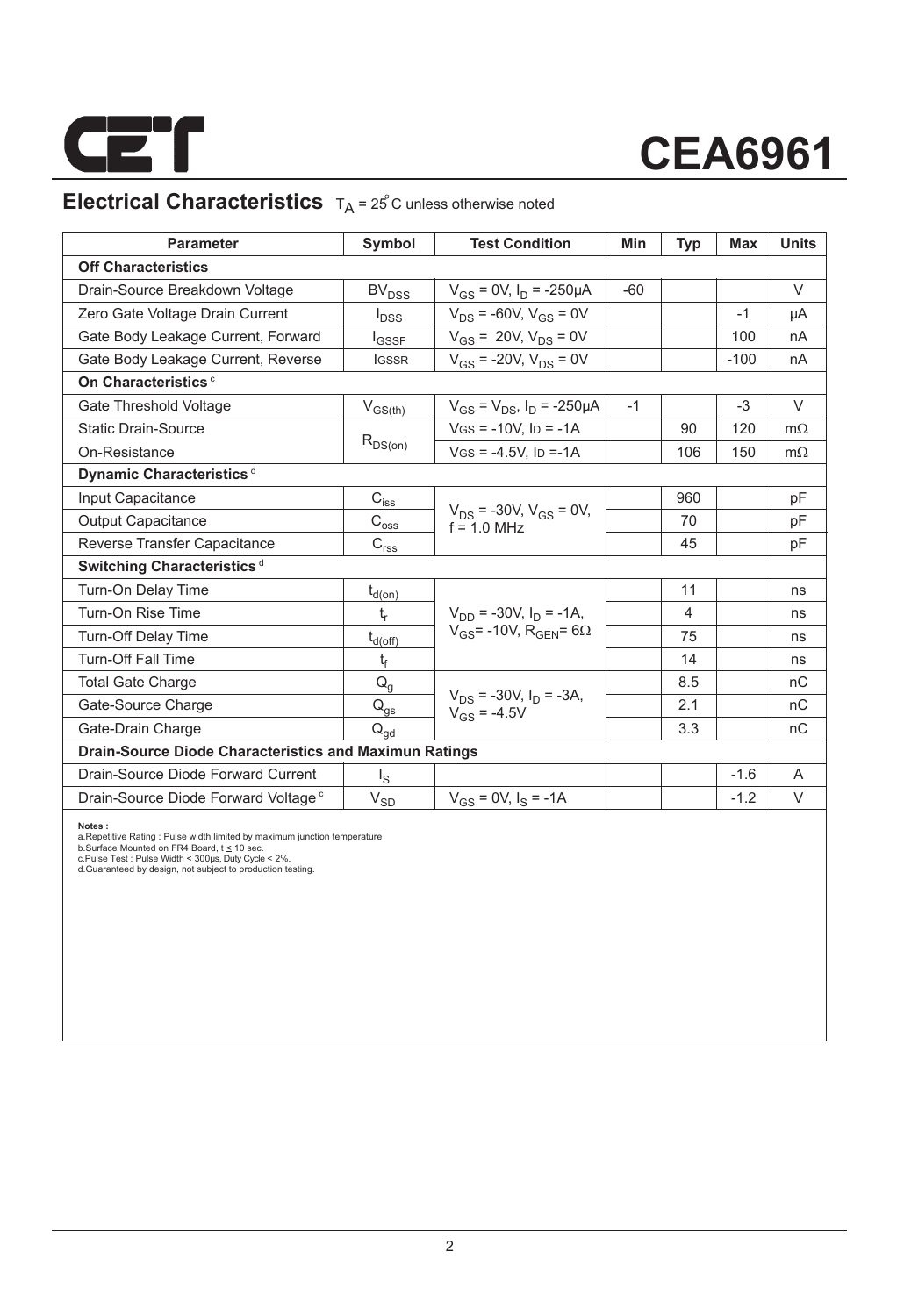



#### **Figure 1. Output Characteristics**



**Figure 3. Capacitance**



**Figure 5. Gate Threshold Variation with Temperature**

# **CEA6961**



**Figure 2. Transfer Characteristics**



**Figure 4. On-Resistance Variation with Temperature**



**Figure 6. Body Diode Forward Voltage Variation with Source Current**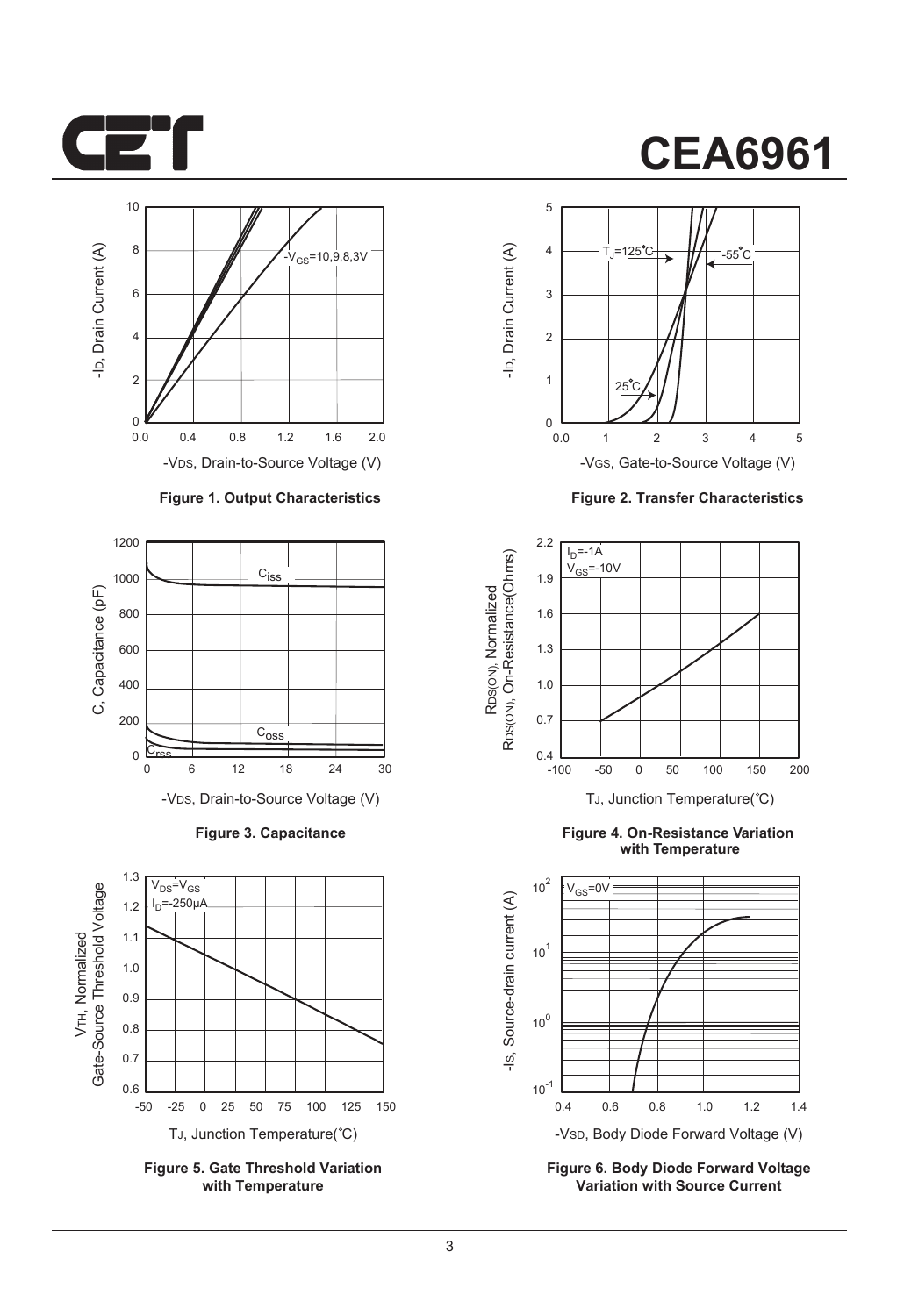



### **Figure 7. Gate Charge**



**Figure 9. Breakdown Voltage Variation VS Temperature**





**Figure 8. Maximum Safe Operating Area**



**Figure 10. Switching Test Circuit Figure 11. Switching Waveforms**